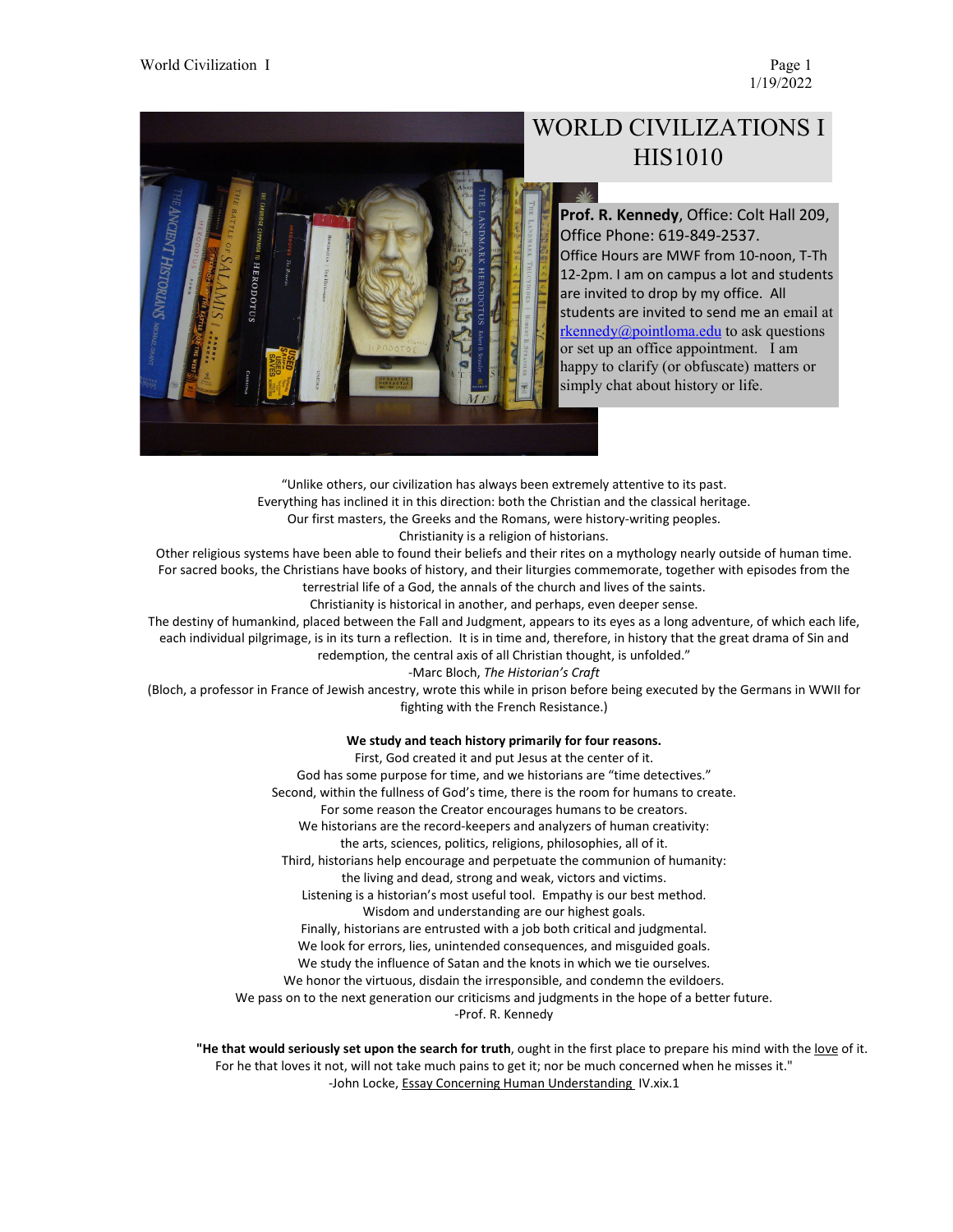## **PLNU Mission: To Teach ~ To Shape ~ To Send**

Point Loma Nazarene University exists to provide higher education in a vital Christian community where minds are engaged and challenged, character is modeled and formed, and service is an expression of faith. Being of Wesleyan heritage, we strive to be a learning community where grace is foundational, truth is pursued, and holiness is a way of life.

# **Foundational Explorations Mission**

PLNU provides a foundational course of study in the liberal arts informed by the life, death, and resurrection of Jesus Christ. In keeping with the Wesleyan tradition, the curriculum equips students with a broad range of knowledge and skills within and across disciplines to enrich major study, lifelong learning, and vocational service as Christ-like participants in the world's diverse societies and culture.

# **Course Goal**

"Civilization" is defined, at minimum, as the "ization" or process of deepening and spreading civil society in the world. The History of World Civilizations I is the story of the beginnings of the world's most influential civic traditions. Since these traditions are founded in classic texts that are passed down through centuries, this class emphasizes understanding the historian's craft of reading old books, listening to dead people tell us what they were thinking, and entering a world-wide and three-thousandyear-old conversation about the proper ends of society. The course is Aristotelian in that it agrees with his first sentence in *Politics*: "A city-state is a fellowship of the good." The class is Confucian in the sense that it believes that looking back into history helps row the boat of civilization forward into the future. Deep in ancient books are the foundations of modern and world-wide discussions about the concentration, distribution, and proper limits of power, the best method of educating a bureaucracy that facilitates good governance, the importance of incorporating "the consent of the governed" into government so as to avoid tyranny, the responsibilities of the strong/rich to the weak/poor, and the tensions between war and peace, slavery and freedom, property and debt. Notions of households, citizenship, and gender along with spiritual matters—monotheism, *logos, dao, dharma,* and *laws of nature*—are essential to the story. This class does not believe that modern people are smarter than people in the past and in many ways will try to show that, in "the pursuit of happiness," modern people think best about civil society when they think in ancient and traditional ways.

## **Foundational Explorations Learning Outcome #2c**

Students who complete this FE course will demonstrate an understanding of the complex issues faced by diverse groups in global and/or cross-cultural contexts. Assessed with a signature assignment (essay question).

**Course Learning Outcomes for HIS 1010**: Students who complete this course will be able to... -analyze significant primary texts concerning early world civilizations.

-evaluate political, geographic, economic, social, cultural, religious, and intellectual institutions, structures, and processes across a range of historical periods and cultures.

-identify and analyze traditions of citizenship and governmental responsibilities to citizens. -develop effective communication skills by sharing their interpretations of the past in a variety of written and/or oral assignments.

-examine historical developments with a particular emphasis on values and ethical choices, in light of being responsible citizens.

\_\_\_\_\_\_\_\_\_\_\_\_\_\_\_\_\_\_\_\_\_\_\_\_\_\_\_\_\_\_\_\_\_\_\_\_\_\_\_\_\_\_\_\_\_\_\_\_\_\_\_\_\_\_\_\_\_\_\_\_\_\_\_\_\_\_\_\_\_\_\_\_\_\_\_\_\_\_\_\_\_\_\_\_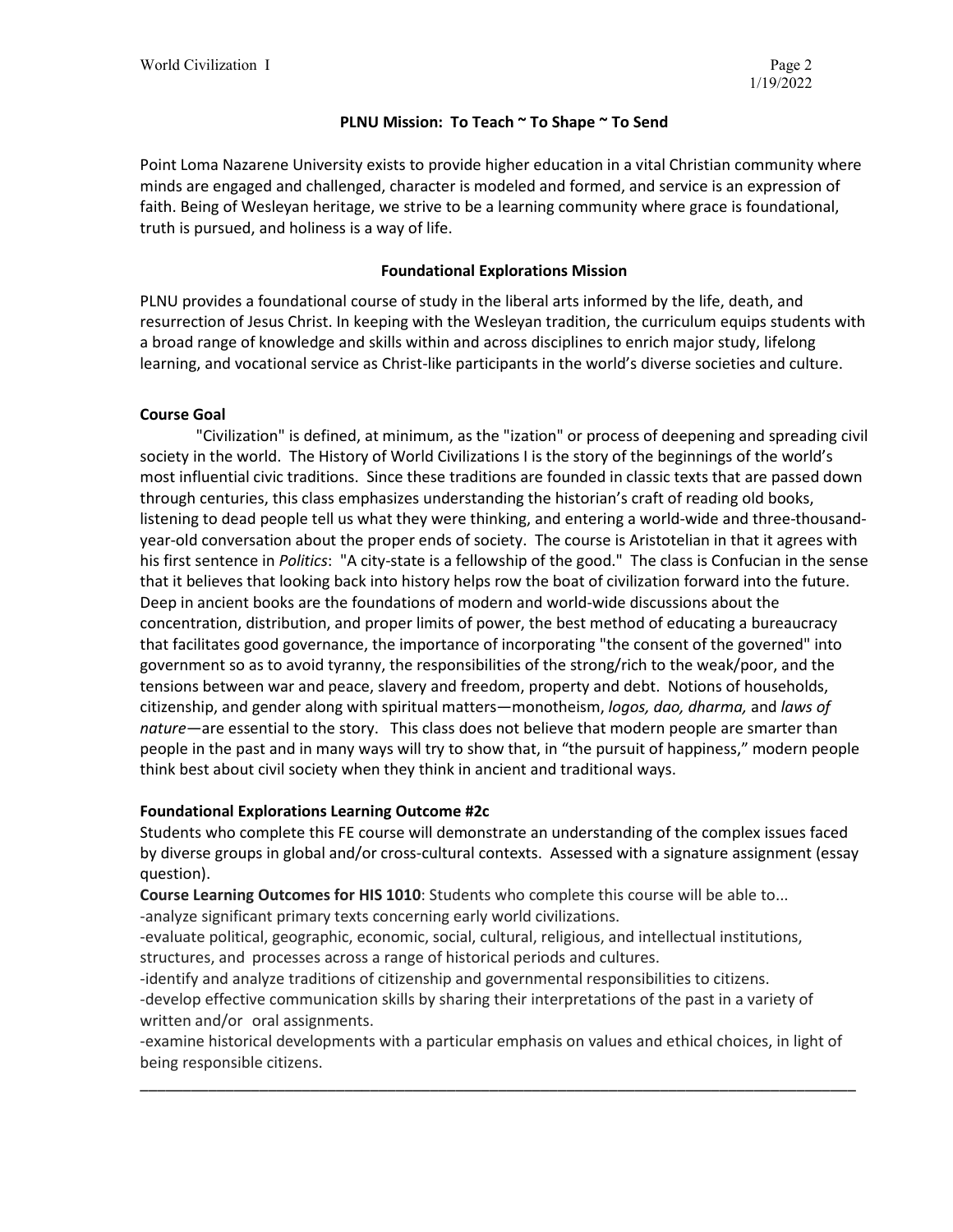**Contacting Professor:** Best is to chat after class or in his office. All other communications should go through PLNU email. Students are responsible for all emails sent by the professor to PLNU email addresses.

**Required Books:** A "3 unit class" means that for every hour in the classroom you spend around 2-3 hours studying. That means that this class expects 6-9 hours of homework a week. All books can be purchased in cheap, used, paperback form. Book discussions are based on the page numbering of the printed editions listed below. **The professor recommends that you NOT read from computerized devices.** "Scrolling" on a computer is an awkward form of reading that hinders the comparison of passages. We will be comparing passages and flipping back and forth in books looking at the relationship between passages. **No computers or electronic devices are allowed in class unless discussed with professor. The best educational research agrees that students learn better by taking notes by hand, on paper, not typing into a computer.** 

# **Required Books:**

Herodotus, *The Histories*, trans. Robin Waterfield (Oxford UP) 0192824252 John Wills, *Mountain of Fame Old Testament* and *New Testament* (any translation) Aristotle, *Politics* (Dover) 0486414248 *The Edicts of Asoka* (University of Chicago UP) 0226586111 Rick Kennedy, Jesus, History, and Mount Darwin (Wipf & Stock) 978-1-55635-655-2 A bound notebook to write in for all reading assignments. Professor will look at your notes in this notebook.

**Grading:** Attendance 25%, Canvas assignments 25%, Midterm 20%, Final 30%. The professor, in concert with "the people" of the class, has the right to adjust and revise this syllabus during the course. Students will be notified of any changes by PLNU email.

\_\_\_\_\_\_\_\_\_\_\_\_\_\_\_\_\_\_\_\_\_\_\_\_\_\_\_\_\_\_\_\_\_\_\_\_\_\_\_\_\_\_\_\_\_\_\_\_\_\_\_\_\_\_\_\_\_\_\_\_\_\_\_\_\_\_\_\_\_\_\_\_\_\_\_\_\_\_\_\_\_\_\_\_

## **The Deep Past—Written Evidence from West Asia and the Eastern Mediterranean**

1. Course Introduction: General education courses v. major courses. "Liberal arts and professional studies" in the PLNU Mission Statement. The name "World Civilizations" rather than "World History." Tradition of civics. Greek: *polis & politis & politiki,* Roman: *urbs & civis* & *civilitas.*  Suffixes: *"ization" "ics"* in "civilization," and "politics."

2. People, Places, Travel, Events, Covenants, and Memory devices (circumcision and tombs) on the Fertile Crescent: Babylon and Ur to Egypt. The written history of the travels and family of Abraham and Sarah. Joseph as Bureaucrat. Discuss Genesis 10-13, 16-17, 21,23, 37, 41, and 47:13-26.

3. Writing, Archives and Farsighted Laws. Alphabets, Moses' education? Judges and the Bureaucracy of Justice. The Ark of the Testimonies/Covenants. The Problem of Property Distribution and Debt-Slavery. Discuss Exodus 1-2, 18, 25:10-22, Deuteronomy 15, Leviticus 25, Joshua 20.

4. The Distribution of Power and Problem of Concentrating Power. The notion of a "Hebrew Republic." Deborah's authority? Samuel and inklings of a theory of monarchy. Theseus and the beginnings of Athens. Discuss Numbers 11:16, Joshua 23-24, Judges 2:16-20, 4; I Samuel 8; and Plutarch's "Thesus"

5. Lycurgas, Solon, and the Political Experiments at Sparta and Athens. Discuss Plutarch's "Lycurgas" and "Solon."

6. Babylon, Education, and the Power of Written Law: Daniel as Magi for Nebuchadnezzar then Persians. Review Discussion: Practices of Historian: Anecdotes, Examples, Situations, Role of individuals in history. "Faith" as method of knowing history for Jews, Greeks, and Romans: (πίστις/pistis and fides).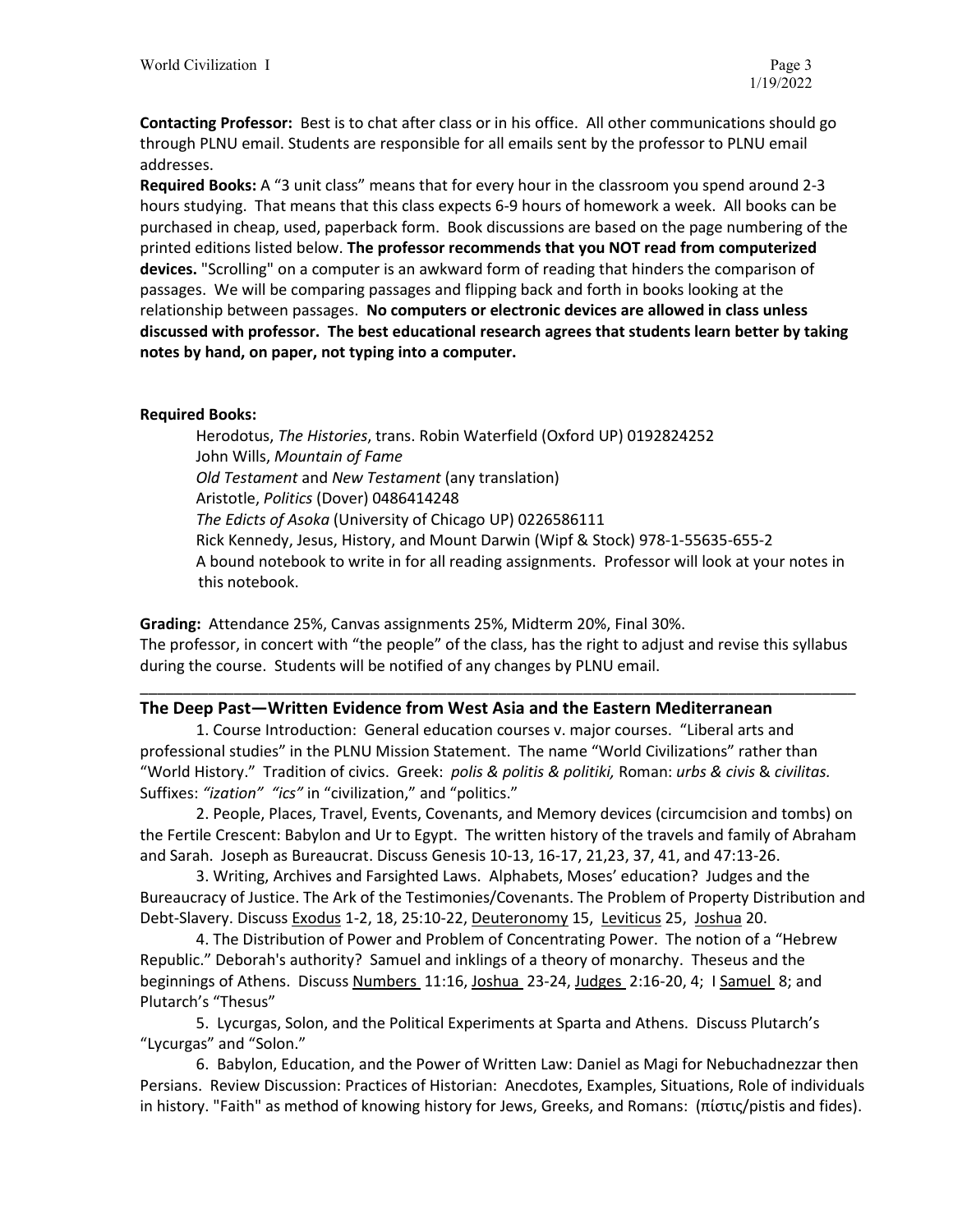Big Issues of the Traditions of Civilization: Property, Debt, Rich, Poor, Freedom, Slavery, Equality, Hierarchy. Standards for what is a "good" or "well governed" society? Discuss *Daniel* 1, 5, 6.

# **Herodotus and the influence of the Persian Empire**

7. Jewish Monotheism and Greek High-Rationalism: Two intellectual traditions that flourish under Persian rule. Prophets and Philosophers. Amos, Hosea, Habakkuk, and Micah. Heraclitus, Pythagoras, and Zeno. Discuss *Amos* 5, *Habakkuk,* 1-2; .*Job* 1 & 37-38, *Hosea* 1-3, *Micah* 4, 5:1-2, & 6:8, *Isaiah* 55

8. Cyrus, Darius, Xerxes, and Artaxerxes and the Persian model of low expectations and toleration. Tattenai, and Ezra as scholar-bureaucrats. The Book of Ezra on public policy and decisionmaking. The Cyrus Cylinder. *Ezra* 1, 4-7; *Isaiah* 44:24 - 45:7, Herodotus bk. 3, section 15.

9. History: Greek Rationalism of a Lower Type. Herodotus, "The Father of History." Eye and ear witnesses, hear-say reports, authorities. Historical inquiry into War, Peace, Freedom, Happiness, Tyranny, and Politics. Athenians and Spartans (Lacaedaemonians). Solon, Lycurgas, Pisistratus. Croesus as foolish king who becomes wise bureaucrat/advisor. Discuss *Herodotus* Bk. 1: sections 1-13, 29-33, 56- 66, 86-94.

10. Herodotus: Cyrus, Deioces, Harpagus, Nitocris,Tomyris. The Conquest of Babylon and the Persian Empire. Discuss *Herodotus* Bk 1: 94-140, 177-215.

11. Herodotus: Ancient Egyptians. Psammetichus, Cheops and Mycerinus. Scribal Culture. Greek Rationalism in Egypt. The Nile and Egyptian Geography. Lybians (Africans), Ethiopians. (Note: "Fish Eaters" or *Ichthyophagi* are coast dwellers.) Pyramids and Oppression. The Twelve-Kings Experiment. Discuss Herodotus Bk 2: sections 1-37, 77, 99-110, 124-159 and Bk 3: 17, 19-20, and 114.

12. Herodotus: Cambyses, Nitetis, Otanes, Phaidime/Phaedymia, Megabysus, and Darius, revolution and re-stabilizing the Persian Empire. Magi, Greek political "science," political categories, tendencies, characteristics: *democracy, oligarchy, aristocracy, monarchy* Κρατος / *Kratos* = strength, power; αριστος / *aristos* = best/noblest person, αρχεω / *arche* = ruleδημος / *demos* = inhabitants of a country, Darius as "retailer" and organizer of Persian Empire. Respect for written words. Travels around Africa. Discuss *Herodotus,* Bk 3: 1-3, 21, 29-31, 36-38, 61-89, 127-134; bk 4:36-46.

13. Brutus and the Creation of the Roman Republic during the time of Darius in Persia. Questions on the influence of Iran (similar to issue of *Black Athena*). Cincinnatus. Discuss: Livy, *History of Rome*; Polybius, *The Rise of Rome* bks. 1.59-2.2, 6: 11-18.

14. Gendered Power and Wisdom in Persian History: Abigail, Bathsheba, and Esther. Attosa, Phaidime, Artemisia, and the Amazons. Discuss *Book of Esther,* 1 Samuel 25; 1 Kings 1-2, and Herodotus bk 3: 132-134; bk 4: 110-116; bk 7: 1-3 bk 8:67-70; 87-88, 93; 101-103.

15. Review. Practice Midterm Question. Bring Canvas readings notebook to class for the professor to grade.

## **Confucius, Mencius, Ashoka, and Aristotle: Civic Happiness and Political Responsibilities**

16. Confucius and Mencius. *Chun tzu* (*junzi*) and the relationship between monarchy and scholars. "The Mandate of Heaven (*tien*)" and the *tao* (*dao*) "the way." Discuss John Wills' *Mountain of Fame* chapters 1 & 2 and Confucius and Mencius assignment on canvas.

17. Ashoka, the model of a Buddhist Politician: Dharma Bureaucrats, Dharma Missionaries, The Engagement of a Ruler in his Empire: Discuss *The Edicts of Asoka* (You don't have to read the intro) and video.

18. Aristotle and his *Politics*. The failures of logic, nature of humans, the politics of family, property, slavery. The Problem with Plato's and Hippodamus' Politics. Discuss: *Politics* bk 1 (pp. 24-53); bk 2 (pp. 54-69, 72-81)

19. Aristotle's *Politics.* Citizenship, Friendship, Popular Sovereignty, and the Ends of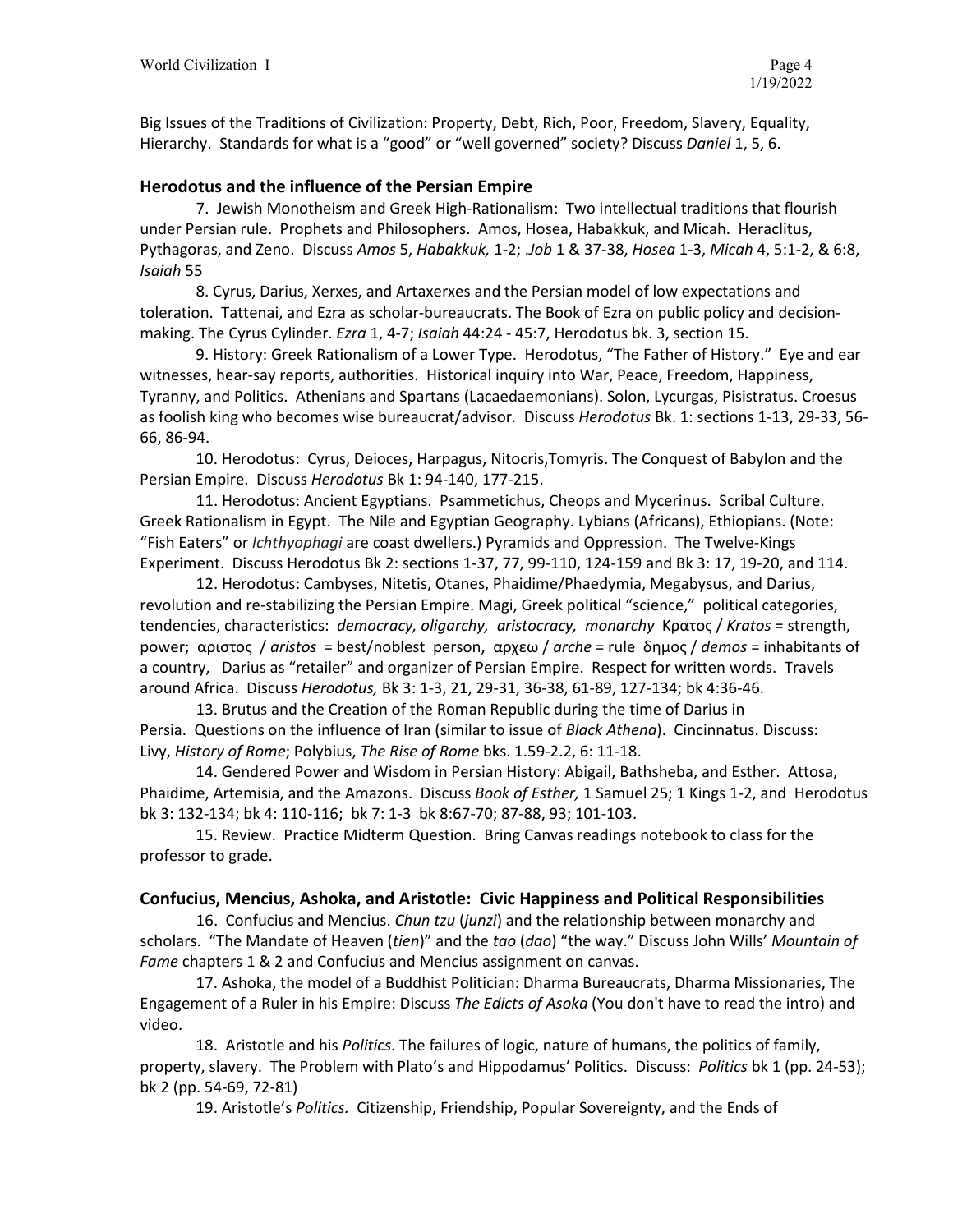Government. Discuss: *Politics* bk 3 (pp. 100-144).

20. Aristotle's *Politics* and liberal arts education. The happy life of middleness and education. Discuss *Politics* bk. 4.11 (p. 167-171); bk. 7.1 (pp. 257-259); bk. 7.4 (pp. 265-268); bk. 8 (300-317).

## **"Classic" Empires and the Silk Road Connection**

21. After Aristotle: Alexandria, Libraries, and Liberal Arts. Ptolomey Soter and Alexandria. The spread of Greekish/Hellenistic Education and Politics. Educating Bees: paideia (encyclopaedia), libraries, and gathering, organizing, and the hope of honey. Discuss "Educating Bees: The Craft of Humility in Classical and Christian Liberal Arts."

22. Roman Republic to Roman Empire. Cicero and Paul.

23. Civilized Values in the Roman Empire and Christianity's Church Politics . Cicero and Augustus, the "A Good Empire," "Citizenship," "Friendship," "Faith," and *Pax Romana.* Discuss from the New Testament *John* 18:28-19:16, *Acts* 18:1-17, *Acts* 19:23-41, *Acts* 20:22-29, *Acts* 23: 12-24.

24. Constantine, Eusebius, the Bible, and the Scholar-Bishop. Discuss Acts 15 and readings from Eusebius and Theodoret.

25. Qin (Chin) and Han Empires in China. The Legalism of Han Fei Zi (Han Fei Tzu) and Sima Qian. First Emperor of Qin and Emperor Wu. The "liberal" tradition in China: Discuss *Mountain of Fame* chapters 3 & 4.

26. Wang Mang and Ban Zhou. Radical and Female Confucianism in the Han Empire. Obedience, Humility, and Households. Discuss *Mountain of Fame* chapters 5 & 6. Watch this video and read also the life and household rules in New Testament's Philippians 2 and Colossians 3.

# **The Rise of the Three Great Civilizations: Western/Christian, Islamic, East Asian**

27. Zhuge Liang, Hui Neng, and the end of the Han, Daoism, the beginnings of Buddhism in China. Discuss *Mountain of Fame* chapters 7 & 8.

28. The Latin West: Santa Catalina and Hypatia in Alexandria, Santa Paula, Jerome, and the Latin translation of scriptures. Augustine and the Lowered Expectations of Church and Higher Expectations of State. Just War. Watch video and Discuss Bainton on Just War in the Christian Roman Empire

29. The Transition from Ancient to Medieval West, Gregory as Bishop of Rome and Charlemagne and Roman Emperor. Read selection from *Life of Charlemagne.*

30. Separation of Church and State, Elective Monarchy. Electing Popes and Holy Roman Emperors. Begin reading Kennedy's *Jesus, History, and Mt. Darwin.*

31. Liberal Arts, Universities, and Christianity. The types of Greek Rational methods at premodern and modern universities. Curriculum and General Education requirements. Discuss Kennedy's *Jesus, History, and Mt. Darwin.*

From St Bonaventure's "Prologue" to *The Mind's Journey into God:*

Therefore to the cry of prayer through Christ crucified, by Whose blood we are purged of the filth of vice, do I first invite the reader, lest perchance he should believe that it suffices

> to read without unction, speculate without devotion, investigate without wonder, examine without exultation, work without piety, know without love, understand without humility, be zealous without divine grace, see without wisdom divinely inspired.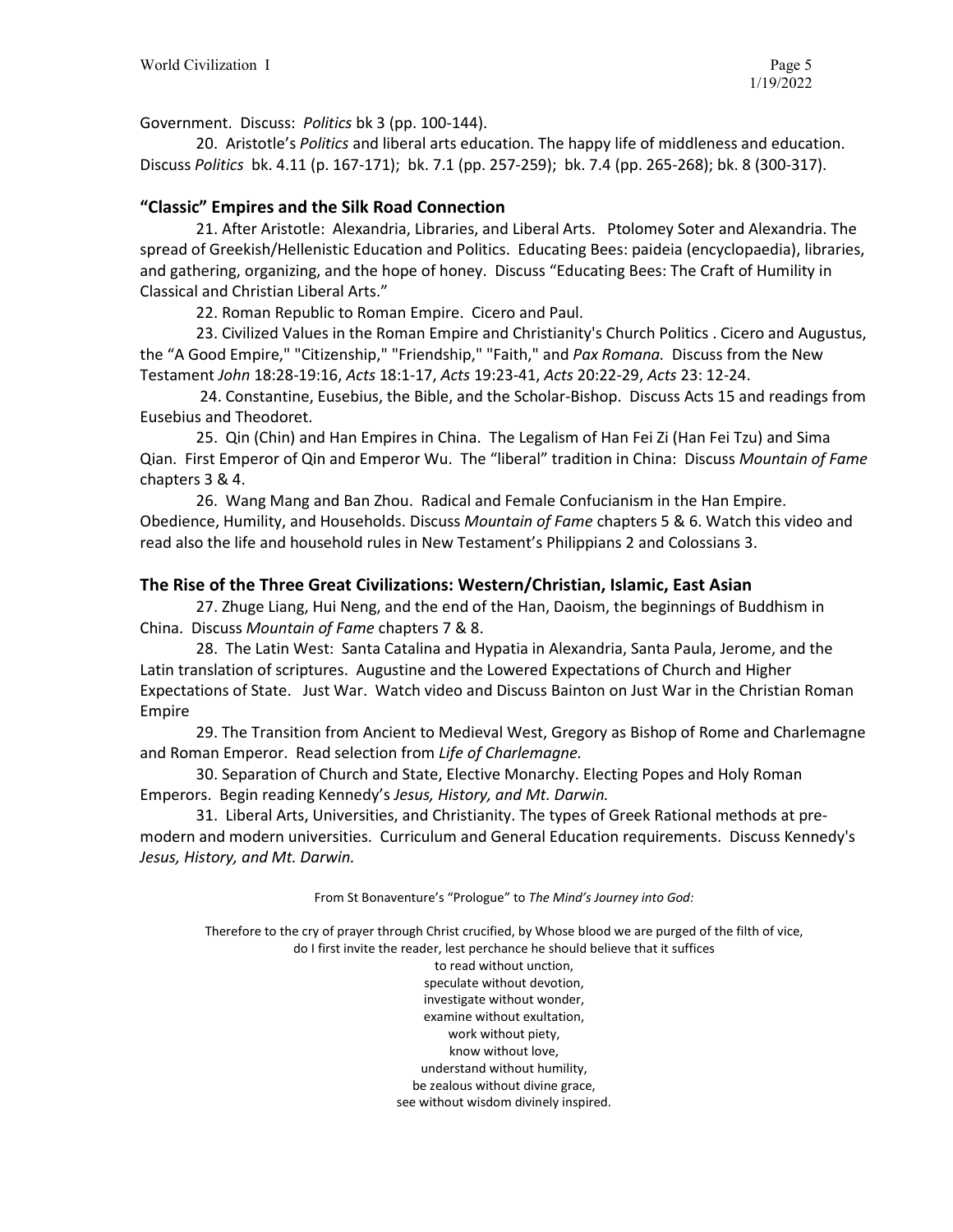32. Arabia, Muhammad, Umma, and the birth of Islamamic Civilization: Discuss "The Prophet of Islam: His Biography" and "Muhammad's Last Sermon"

33. The *Dar al Islam* and *Pax Mongolica*. Ibn Battuta's travels, education, North Africa and Mecca: Discuss *The Adventures of Ibn Battuta*

34. Baghdad, Beijing, and the Mongol Empire. The Influence of Chinggis Kahn (Qahan), Kublai Kahn, and Hulegu Kahn on East Asian and Islamic Civilizations.

35. East Asian Civilization in the Ming Dynasty, Ming Treasure Ships, Confucian contentment, and Wang Yangming. Discuss *Mountain of Fame* chapter 13 on Wang Yangming.

36. The British revival of Roman republicanism. The story of Trojan Brutus, King Arthur, and Robin Hood. The history of Alfred, Henry II, King John and *Magna Carta*, Rise of Parliament, and Queen Elizabeth. Discuss Brutus story in Monmouth's *History of the Kings of Britain*.

37. Ethiopian Tradition and Course Review

38. Treaty of Tordesillas, Pax Hispanica, and Course Review

39. Review

## **STATE AUTHORIZATION**⍟

State authorization is a formal determination by a state that Point Loma Nazarene University is approved to conduct activities regulated by that state. In certain states outside California, Point Loma Nazarene University is not authorized to enroll online (distance education) students. If a student moves to another state after admission to the program and/or enrollment in an online course, continuation within the program and/or course will depend on whether Point Loma Nazarene University is authorized to offer distance education courses in that state. It is the student's responsibility to notify the institution of any change in his or her physical location. Refer to the map on **State Authorization** to view which states allow online (distance education) outside of California.

### **PLNU COPYRIGHT POLICY** ⍟

Point Loma Nazarene University, as a non-profit educational institution, is entitled by law to use materials protected by the US Copyright Act for classroom education. Any use of those materials outside the class may violate the law.

### **PLNU ACADEMIC HONESTY POLICY<sup>®</sup>**

Students should demonstrate academic honesty by doing original work and by giving appropriate credit to the ideas of others. Academic dishonesty is the act of presenting information, ideas, and/or concepts as one's own when in reality they are the results of another person's creativity and effort. A faculty member who believes a situation involving academic dishonesty has been detected may assign a failing grade for that assignment or examination, or, depending on the seriousness of the offense, for the course. Faculty should follow and students may appeal using the procedure in the university Catalog. See [Academic Policies](https://catalog.pointloma.edu/content.php?catoid=52&navoid=2919#Academic_Honesty) for definitions of kinds of academic dishonesty and for further policy information.